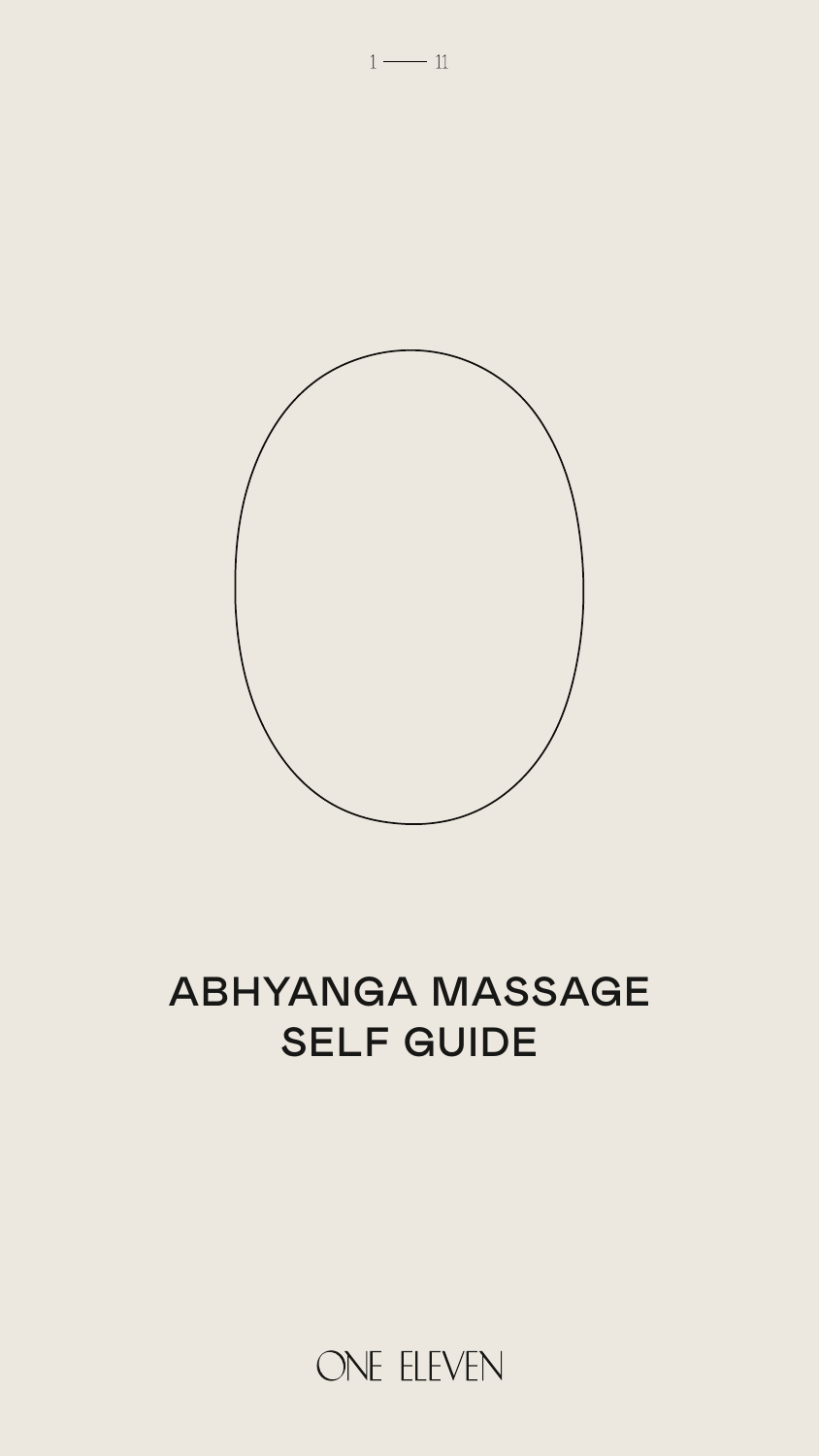### GUIDE TO SELF-ABHYANGA AYURVEDIC MASSAGE

 $1 \longrightarrow 11$ 

Self-Abhyanga is about moving your lymph, increasing blood circulation, pacifying your nervous system and loving and respecting your body. The main purpose of the strokes are to soothe and stimulate the tissues gently and pacify the nervous system via the connections the skin has to all the inner organs and systems.

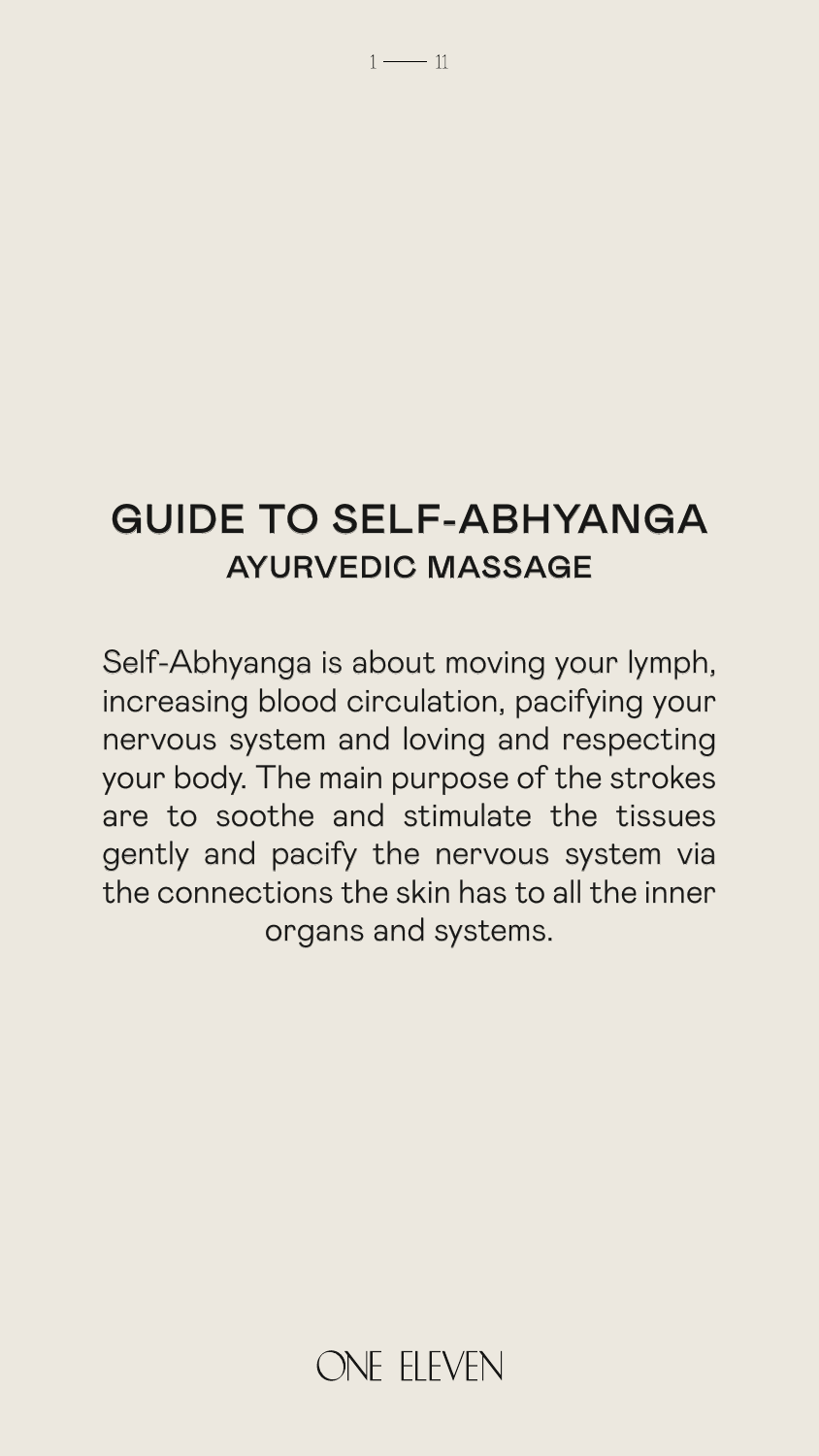#### $1 \longrightarrow 11$

### TIPS FOR GETTING MAXIMUM BENEFIT FROM YOUR MASSAGE

- Use gentle strokes, without being too deep or strong with your massage.
- Preferrably use a medicated oil suitable to your constitution, otherwise use cold-pressed black sesame oil. If you get skin irritation from this can use cold-pressed coconut oil. As a general rules sesame oil works well in winter as it is warming, and coconut oil is good for summer as it is cooling.
- Don't do self-abhyanga when you are sick with fever or cold, or when you are menstruating.
- If you find yourself thinking "but I don't have enough time", remind yourself that the benefits of waking up a little earlier to do self-abhyanga
	- will surpass the extra minutes of sleeping in. Even if you give yourself a short massage for 5-8min, you'll be better for it.
- You can do self-abhyanga before exercise and leave on the oil to amplify the release of toxins during your workout, just make sure you shower afterwards!
- Start with your left limbs if you're a woman, and right limbs if you're a man.
- Massage one whole arm or leg on one side before moving on to the other side.

# ONE ELEVEN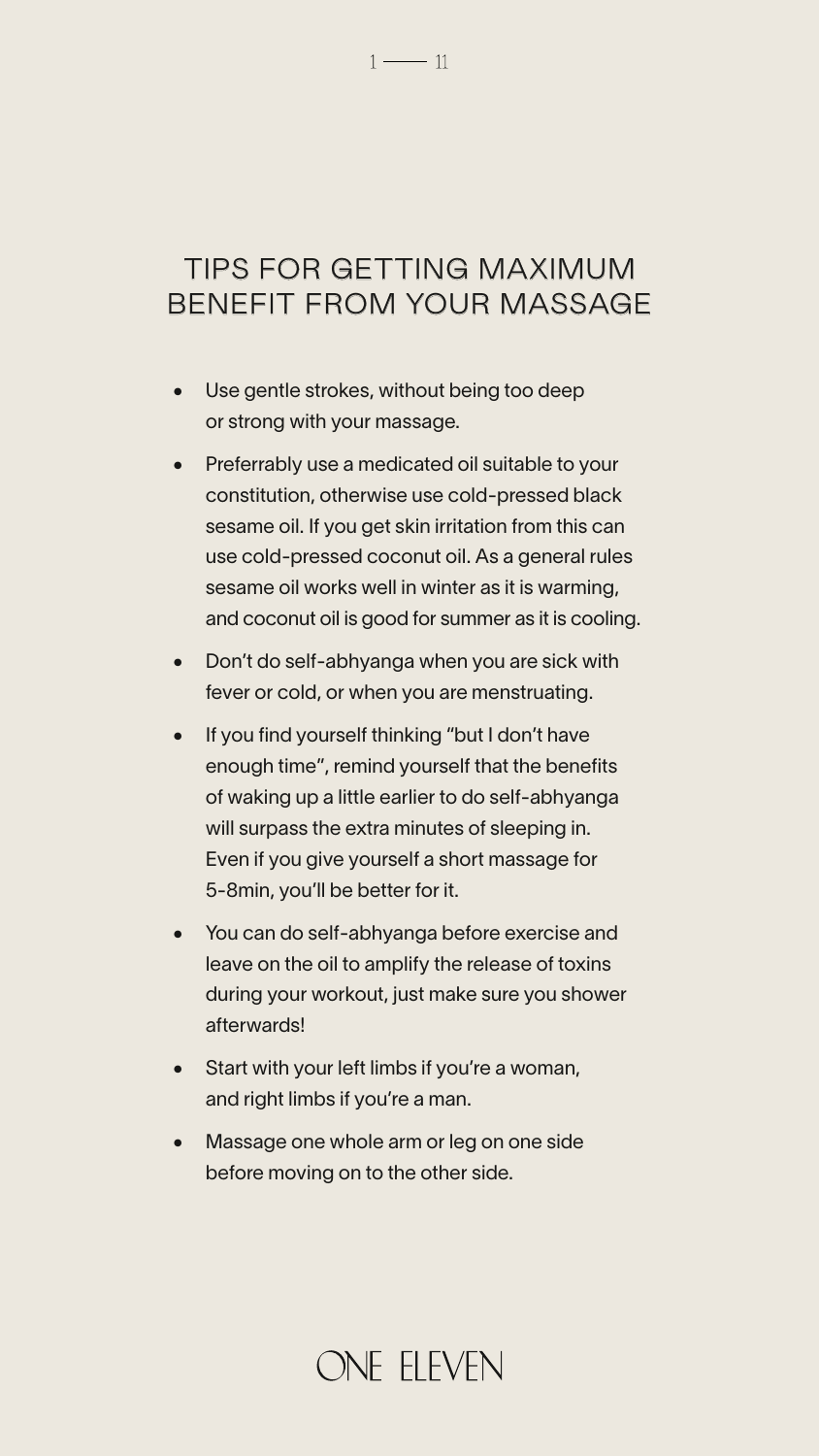2

3

4

#### STEP 1: WARM THE OIL

Warm up the oil (optional). Run the bottle/jar with your oil in it under hot water from the tap, or heat up 1/4 cup of oil in a pot of water on the stove. The oil should be warm, but not hot.

### STEP 2: SET UP YOUR SPACE

Do your massage in a warm room, sitting on a towel or yoga mat, in your bathroom, or in the bath.

### STEP 3: LEAVE THE OIL ON YOUR SKIN & MASSAGE

Leave the oil on your skin for a minimum of 8 mins and maximum of 45 mins. Using long strokes up and down on the limbs and back, and circular motions on joints, organs and vital points in a clockwise direction, give yourself a light massage.



Massage the parts of your body in this order: Head, face, neck, chest, stomach, back, arms, hands, thigh, calves, foot, toes.

For the full method for maximum benefit, massage your body with the method & sequence shown on the next page. If you only have a limited amount of time, do a shorter massage to just the crown of your head, ears, hands and soles of your feet.



# SELF-ABHYANGA SHORT METHOD

 $1 \longrightarrow 11$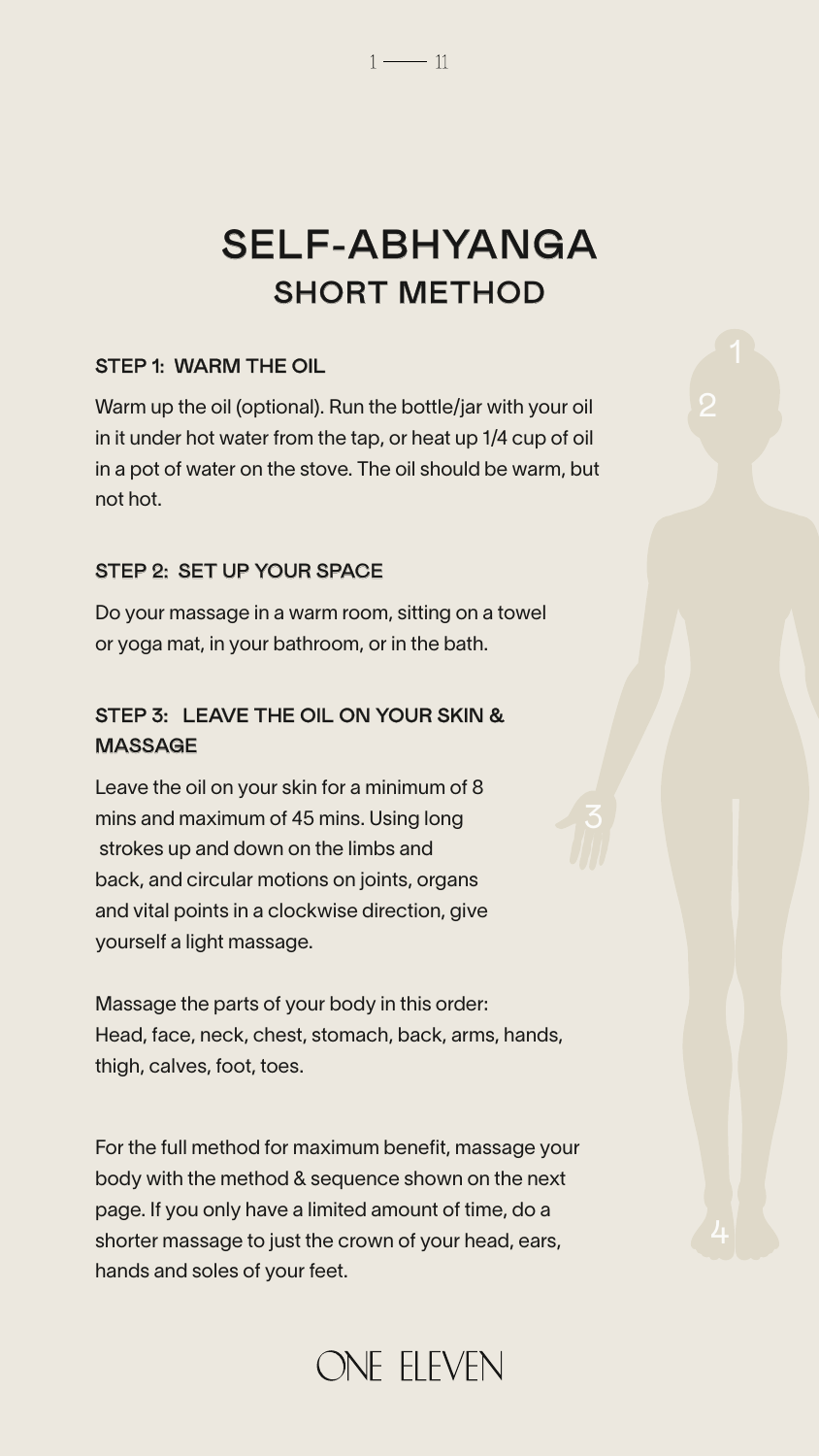#### STEP 1: THE HEAD

The head is the most important part of the massage. First, pour a generous amount of oil on the crown of head. If you don't want to get your hair too oily, just applying a few drops on the crown of head is ok. Massage the whole scalp from the centre and towards the ears, just like washing your hair. Be vigorous and adjust to your comfort level. During the massage give a gentle pull to the roots of the hair.

Massage with your whole hands whenever you can, or using flat finger pads (rather than tips) in smaller areas. Your strokes can be circular or straight (back and forth), or both ways.

#### STEP 2: THE FACE

Lightly massage your third eye (between your eyebrows), clockwise if someone was facing you (so if you look at it 'through your body', it will look anticlockwise). Massage your forehead sideways with whole hand. With palm of hands, massage cheeks and temples in circles and up and down. Dip one finger of each hand in oil and stick inside your ears. Massage your ear lobes and behind ears, the home to essential marma (energy) points and nerve endings.

#### STEP 3: THE NECK

Massage in an upward direction on all surfaces of neck and throat. With finger pads, massage your cervical spine up and down.

### STEP 4: THE UPPER CHEST AREA

Use circular motions on the chest. Using circular motions around the sternum (heart space), and then massage your whole chest sideways with your palm. Massage the solar plexus in clockwise circles.

### ONE ELEVEN

# SELF-ABHYANGA FULL METHOD

 $1 \longrightarrow 11$ 

2

3

4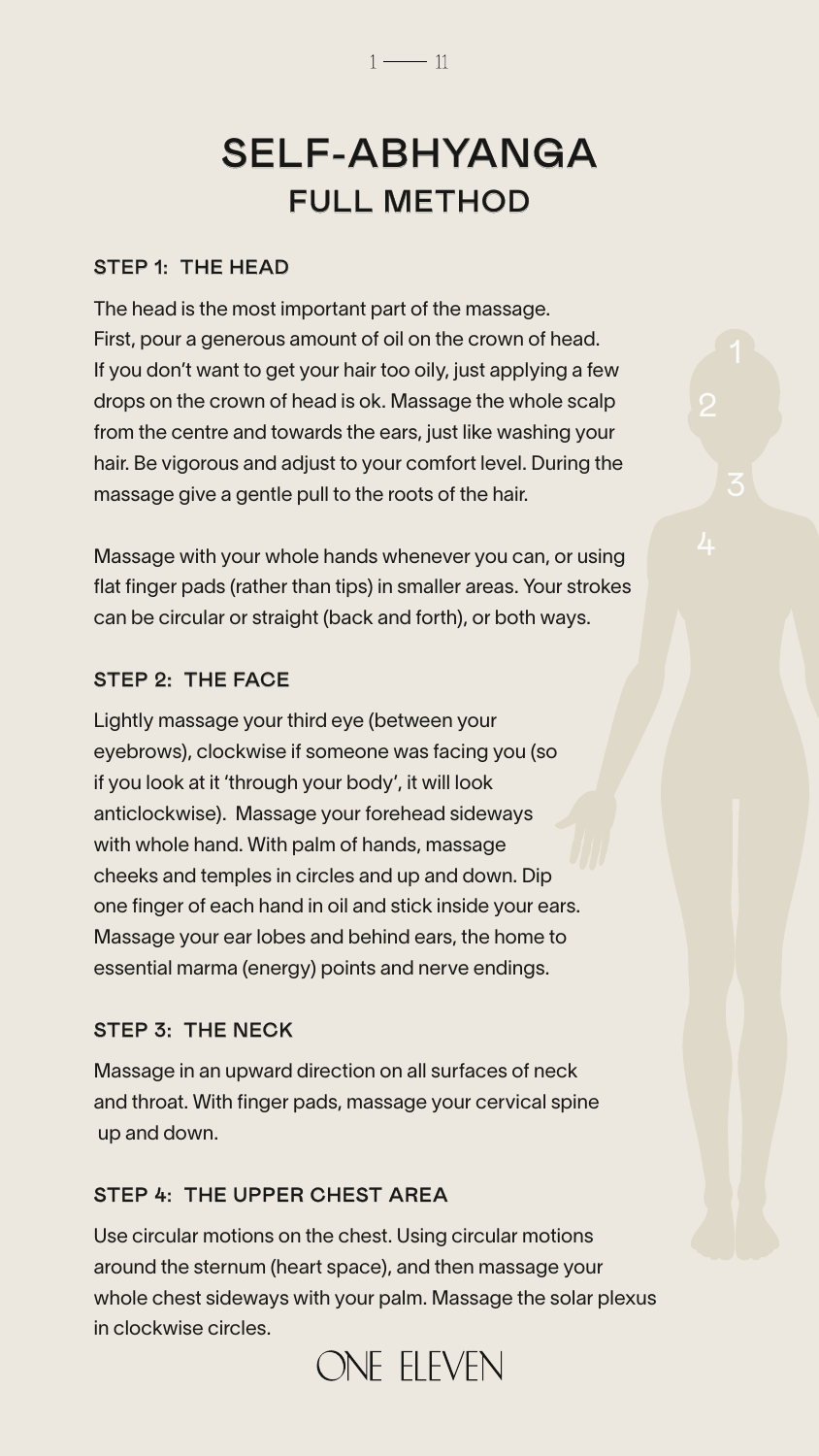#### STEP 5: THE ABDOMEN

Pour/insert massage oil directly into belly button. With your fingers, gently massage the area clockwise. Then using your palms make the circles slowly bigger until you have massaged the entire abdominal area . Then reverse the whole process (maintaining a clockwise direction) back to belly. Gently push your relaxed abdomen in with your hands.

 $1 - 11$ 

#### STEP 6: THE BACK

Massage up and down your spine as best as you can and as far as you can reach without straining. Use circular motions to massage your lower back and hips with both your palms. Also massage the shoulders and the upper back as much as you can reach comfortably.

#### STEP 7: THE ARMS AND HANDS

(Left arm first for ladies, right arm first for men).

SHOULDERS: Massage your shoulder joint in circular motions. Then massage in and around

arm pit (a key lymphatic site).

ARMS: Use long strokes to massage up & down your upper arm, with stronger pressure on the downward strokes. Massage in circles around your elbow joint, long strokes up & down your forearm with stronger pressure on the downward strokes, and then circles on your wrist joint (with thumb and index/middle finger).

HANDS: Massage in circles on your palms and the back of your hands with your thumb. Massage inside your finger webs and down in between the top of your hand bones (metacarpals). Finish with gently pulling your fingers (from base to tip), and repeat the sequence for the other arm and hand.

### ONE ELEVEN

5